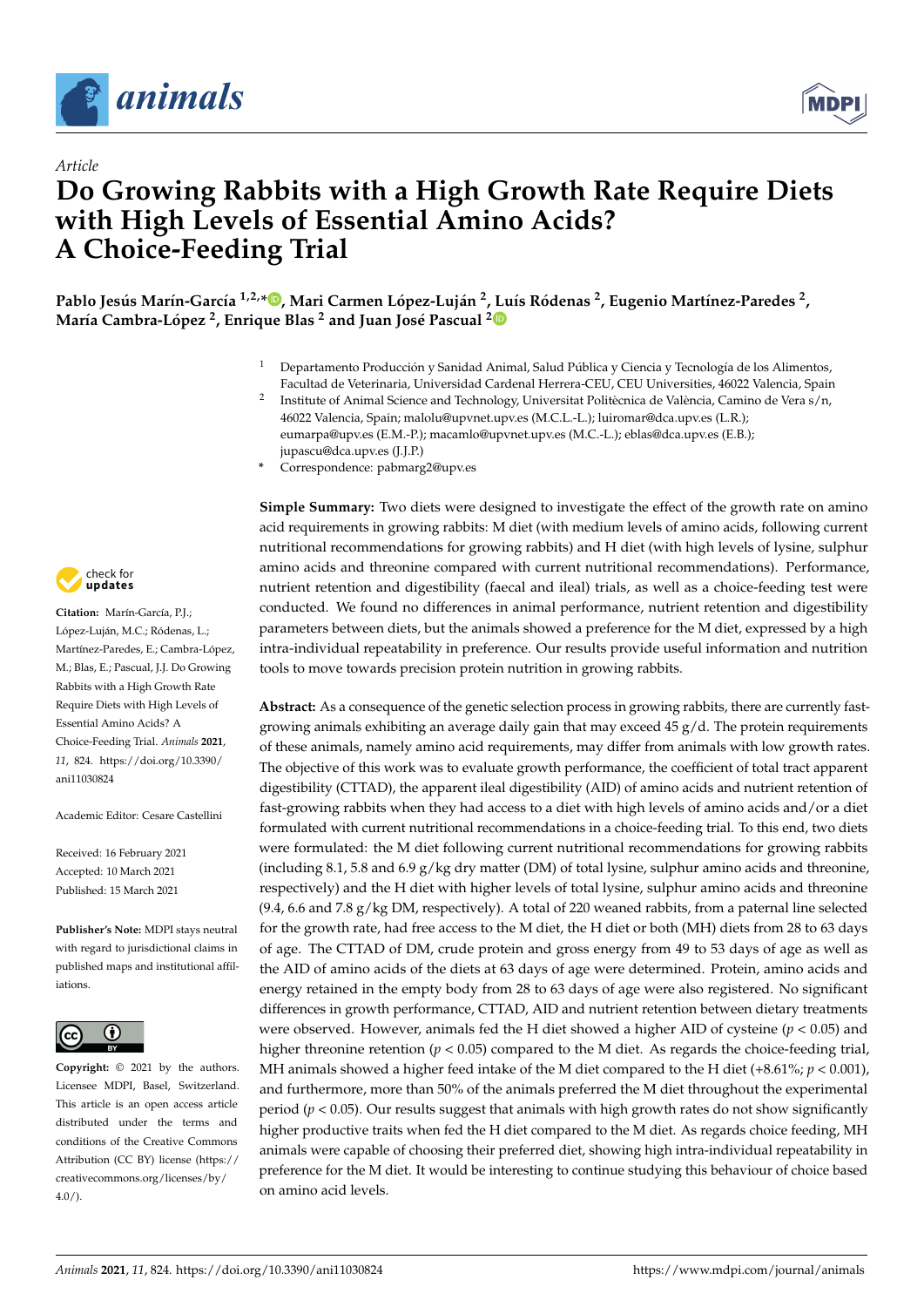**Keywords:** rabbit; lysine; methionine; threonine; retention; digestibility

#### **1. Introduction**

Paternal rabbit lines selected for the growth rate are used in rabbit breeding in order to improve feed efficiency. Current breeding systems select for the average daily gain (ADG) because there is a genetic negative correlation between the ADG and feed efficiency [\[1,](#page-10-0)[2\]](#page-10-1). As a consequence of this selection process, industrial rabbit farming involves rearing highproductive animals exhibiting an ADG that may exceed 45 g/d. According to Partridge [\[3\]](#page-10-2), there is a positive relationship between animal weight and protein requirements (i.e., protein required for maintenance). Therefore, protein requirements of high-productive animals with a high growth rate, namely amino acid requirements, may differ from animals with a low growth rate.

Matching nutrient supply with nutrient requirements of animals is the basis of precision livestock feeding. This is necessary in the interest of safe, high-quality and efficient production, while ensuring the lowest-possible load on the environment [\[4\]](#page-10-3). Meeting these requirements as accurately as possible with an adequate balance in essential nutrients can furthermore impact positively animal health. The literature has shown that in growing rabbits, an excess of dietary protein can contribute to a high incidence of mucoid enteropathy [\[5](#page-10-4)[–8\]](#page-10-5). There are other studies, however, where the relationship between dietary protein and health status in growing rabbits is unclear [\[9–](#page-10-6)[11\]](#page-10-7).

Current commercial nutritional recommendations for growing rabbits tend towards reducing dietary protein and increasing fibre content to avoid digestive disorders [\[11\]](#page-10-7).In this context, high-productive animals with high growth rates are currently fed moderate levels of protein. In previous research, ref. [\[12](#page-10-8)[,13\]](#page-10-9) outlined the existence of some limiting amino acids when current moderate-protein diets are used in fast-growing rabbits.

Usually, the first limiting amino acids are lysine, sulphur amino acids and threonine for poultry, pigs and rabbits  $[14–16]$  $[14–16]$ . Moreover, the use of the apparent ileal digestibility (AID) of amino acids in recommendations rather than their total dietary or total tract apparent digestible content would permit a more accurate evaluation system. The use of the AID evaluation system is necessary to contribute to decrease the dietary protein content and maximize the nitrogen digestion efficiency. However, current amino acid recommendations are mainly expressed in total dietary or faecal digestible trials. Furthermore, growing rabbits have certain digestive peculiarities such as caecotrophy, and therefore its contribution to protein supply could hinder the evaluation of protein requirements itself [\[17](#page-10-12)[,18\]](#page-10-13).

Choice feeding (dietary self-selection method) is based on providing simultaneously two or more diets throughout the growing period for animals to choose from. Some choicefeeding trials carried out in broilers and pig species show that animals can choose between different diets to obtain a nutrient intake that matches their requirements [\[19\]](#page-10-14). These tests can therefore contribute to determining the animals' nutrient requirements. In rabbits, choice-feeding trials have been used to investigate choices between feed and forage [\[20](#page-11-0)[,21\]](#page-11-1). However, to the best of our knowledge, choice-feeding trials have not been performed in rabbits to address specific nutritional requirements.

The main aim of this work was to evaluate growth performance, the coefficient of total tract apparent digestibility (CTTAD) of main nutrients, the apparent ileal digestibility (AID) of amino acids and nutrient retention of fast-growing rabbits when they had access to a diet with high levels of amino acids and/or a diet formulated with current nutritional recommendations in a choice-feeding trial.

# **2. Materials and Methods**

The experimental procedure was approved by the Animal Welfare Ethics Committee of the Universitat Politècnica de València (authorisation code: 2018/VSC/PEA/0116)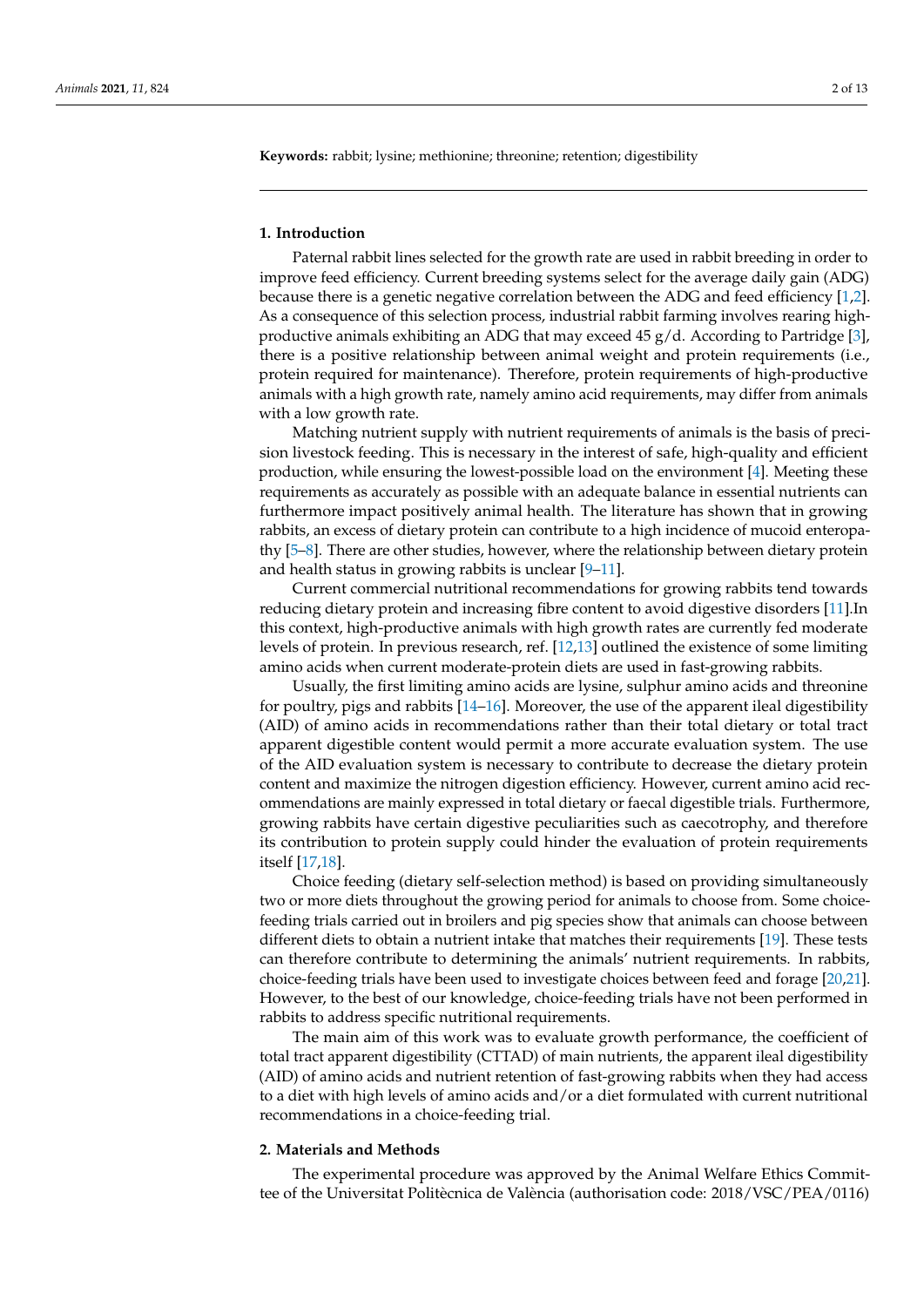and carried out following the recommendations of the European Group on Rabbit Nutrition [\[22\]](#page-11-2) and Spanish Royal Decree 53/2013 on the protection of animals used for scientific purposes [\[23\]](#page-11-3).

#### *2.1. Experimental Diets*

Tables [1](#page-2-0) and [2](#page-2-1) show the ingredients and chemical compositions of the basal mixture and experimental diets used in this work. The two experimental diets were prepared from a common basal mixture formulated following current nutritional recommendations for growing rabbits [\[14\]](#page-10-10), except for the first three limiting amino acids (lysine, sulphur amino acids and threonine). Both experimental diets were obtained by adding synthetic amino acids (L-lysine HCL, DL-methionine and L-threonine) to the basal mixture, resulting in an M diet with medium levels of amino acids (including 8.1, 5.8 and 6.9  $g/kg$  dry matter (DM) of total lysine, sulphur amino acids and threonine, respectively, following current nutritional recommendations for growing rabbits) and an H diet with higher levels of lysine, sulphur amino acids and threonine (9.4, 6.6 and 7.8 g/kg DM, respectively). Amino acid dietary levels in the H diet were increased by 13–16% compared with the M diet based on [\[24\]](#page-11-4). A version of both diets including  $5 g/kg DM$  of alfalfa hay marked with ytterbium was also manufactured for ileal measurements (including 0.5% of lucerne marked with ytterbium).

<span id="page-2-0"></span>**Table 1.** Ingredients (g/kg) of the basal mixture.

| Ingredients                                | <b>Basal Mixture</b> |
|--------------------------------------------|----------------------|
| Wheat bran                                 | 300                  |
| Straw                                      | 175                  |
| Sunflower meal                             | 167                  |
| Alfalfa hay                                | 148                  |
| Beet pulp                                  | 120                  |
| Barley                                     | 42                   |
| Sugar beet molasses                        | 29                   |
| Palm oil                                   | 4.5                  |
| Sodium chloride                            | 4.8                  |
| Calcium carbonate                          | 2.6                  |
| L-lysine HCL                               | 2.4                  |
| Monocalcium phosphate                      | 0.2                  |
| Vitamin/Trace element mixture <sup>1</sup> | 5.2                  |

<sup>1</sup> Contains per kg of feed: vitamin A, 8375 IU; vitamin D3, 750 IU; vitamin E, 20 mg; vitamin K3, 1 mg; vitamin B1, 1 mg; vitamin B2, 2 mg; vitamin B6, 1 mg; nicotinic acid, 20 mg; choline chloride, 250 mg; magnesium, 290 mg; manganese, 20 mg; zinc, 60 mg; iodine, 1.25 mg; iron, 26 mg; copper, 10 mg; cobalt, 0.7 mg; butyl hydroxylanysole and ethoxiquin mixture, 4 mg.

<span id="page-2-1"></span>

| <b>Table 2.</b> Chemical composition $(g/kg DM)$ of the basal mixture and experimental diets. |
|-----------------------------------------------------------------------------------------------|
|-----------------------------------------------------------------------------------------------|

|                                               | <b>Basal Mixture</b> | M     | н     |
|-----------------------------------------------|----------------------|-------|-------|
| Dry matter (DM; $g/kg$ )                      | 896                  | 905   | 902   |
| Ashes                                         | 73.2                 | 72.5  | 72.7  |
| Crude protein                                 | 157                  | 155   | 156   |
| Ether extract                                 | 26.7                 | 26.4  | 26.5  |
| Neutral detergent fibre                       | 473                  | 468   | 470   |
| Acid detergent fibre                          | 275                  | 272   | 273   |
| Acid detergent lignin                         | 58.1                 | 57.5  | 57.7  |
| Gross energy (MJ/kg DM)                       |                      | 18.50 | 18.64 |
| Digestible energy <sup>1</sup> (DE; MJ/kg DM) |                      | 11.21 | 11.35 |
| Digestible protein $1$ (DP; $g/kg$ DM)        |                      | 117   | 118   |
| $DP/DE$ (g $DP/MJ$ DE)                        |                      | 10.44 | 10.39 |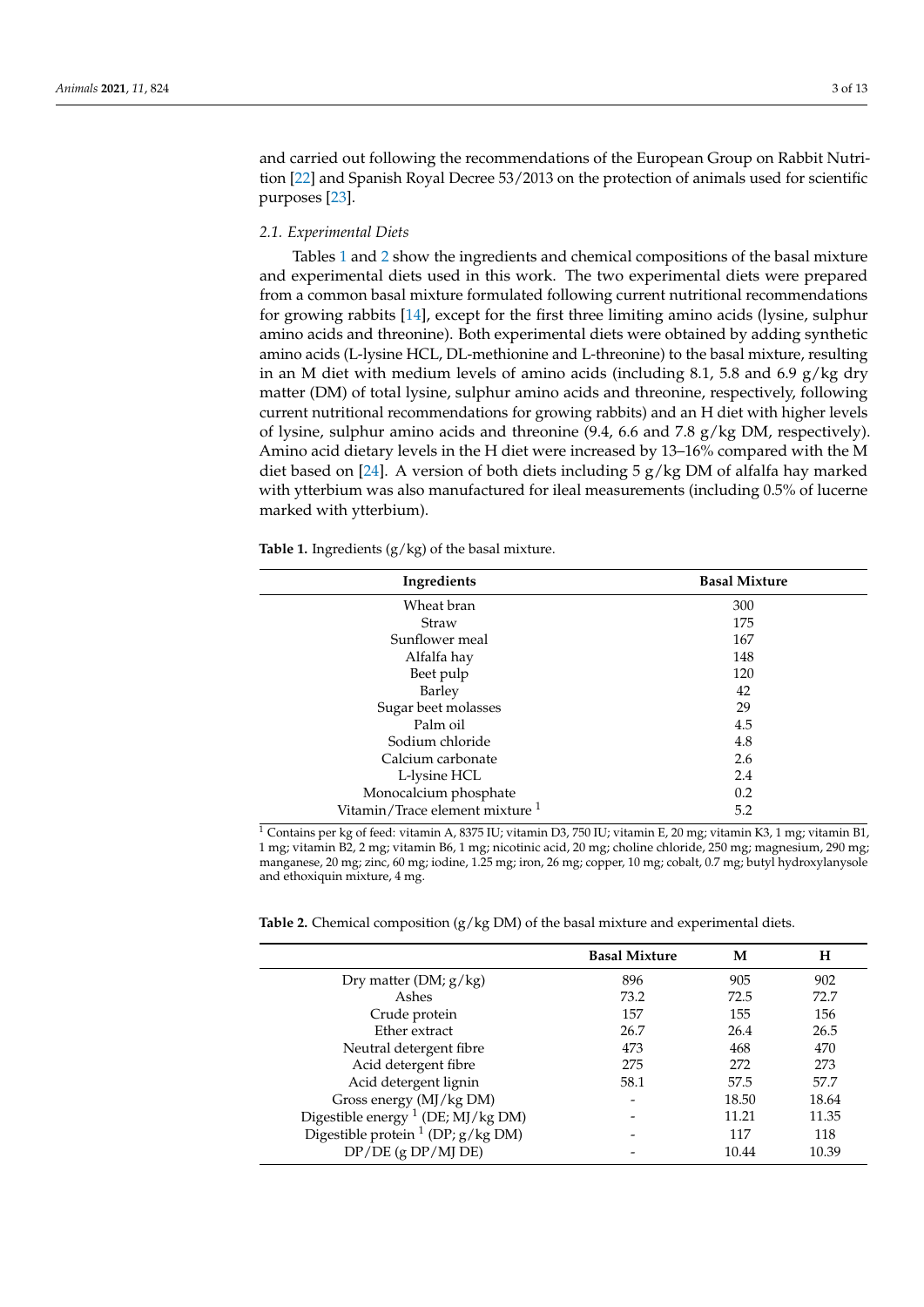|                     | <b>Basal Mixture</b> | M                 | н                 |
|---------------------|----------------------|-------------------|-------------------|
| Amino acids         |                      |                   |                   |
| Alanine             | 5.81                 | 5.75              | 5.77              |
| Arginine            | 8.25                 | 8.17              | 8.20              |
| Aspartic acid       | 12.7                 | 12.6              | 12.6              |
| Cysteine            | 2.36                 | 2.37              | 2.37              |
| Glutamic acid       | 26.7                 | 26.4              | 26.5              |
| Glycine             | 7.43                 | 7.36              | 7.38              |
| Histidine           | 3.02                 | 2.99              | 3.00              |
| Isoleucine          | 5.42                 | 5.37              | 5.38              |
| Leucine             | 9.59                 | 9.49              | 9.53              |
| Lysine              | 7.29                 | 8.10 <sup>2</sup> | 9.40 <sup>2</sup> |
| Methionine          | 2.64                 | 3.43 <sup>2</sup> | 4.23 <sup>2</sup> |
| Phenylalanine       | 6.07                 | 6.01              | 6.03              |
| Proline             | 8.44                 | 8.36              | 8.38              |
| Serine              | 6.63                 | 6.56              | 6.59              |
| Sulphur amino acids | 5.00                 | 5.80              | 6.60              |
| Threonine           | 5.04                 | 6.90 <sup>2</sup> | 7.80 <sup>2</sup> |
| Tyrosine            | 2.99                 | 2.96              | 2.97              |
| Valine              | 7.42                 | 7.35              | 7.37              |

**Table 2.** *Cont.*

M diet: following current nutritional recommendations for growing rabbits (with 8.1, 5.8 and 6.9 g/kg dry matter (DM) of total lysine, sulphur amino acids and threonine, respectively); H diet: with higher levels of total lysine, sulphur amino acids and threonine (9.4, 6.6 and 7.8 g/kg DM, respectively). <sup>1</sup> Experimentally determined according to Pérez et al. (1995). Using 14 healthy growing rabbits of 49 days of live per diet weaned at 28 days. Faeces were collected during 4 days after a period of 7 days of adaptation to diets.<sup>2</sup> Values were obtained by adding L-lysine HCL, DL-methionine and L-threonine, respectively.

Experimental feeds were provided ad libitum from the start of the trial to the animals in each group in pelleted form.

#### *2.2. Animals*

In this study, 222 weaned rabbits (28 days of age) from the R line were used. The R line was obtained after two generations of random mating from a pool of animals of three commercial sire lines [\[25\]](#page-11-5) and then selected by the ADG in the growing period during 38 generations. This line is characterised by a high growth rate during the growing period, and it was developed at the Institute of Animal Science and Technology of Universitat Politècnica de València (València, Spain).

#### *2.3. Experimental Procedure*

The experimental procedure was carried in six consecutive batches, under controlled environmental conditions (animals were kept at 15  $\mathrm{^{\circ}C}$  to 22  $\mathrm{^{\circ}C}$ , with a photoperiod of 12 h of light and 12 h of darkness).

At 28 days of age, 15 weaned rabbits were slaughtered by intracardiac puncture with sodium thiopental (75 mg/kg of body weight (BW)) to determine the empty body characteristics at this age. The rest of the animals (207) were housed in individual cages and assigned to one of the following experimental groups: M, with free access to the M diet; H, with free access to the H diet; and MH, with free access to both M and H diets. Mortality and morbidity (presence of diarrhoea) was controlled daily, and feed intake of each diet and the BW were registered weekly. Animals presenting any digestive anomaly, weight loss or low ingestion were discarded.

Digestibility of nutrients was only determined in groups fed M and H diets. At 42 days of age, 24 randomly selected animals (12 from M and 12 from H groups) were housed in individual metabolic cages of  $52 \times 44 \times 32$  cm<sup>3</sup> and, after a 7-day acclimatisation period, a faecal digestibility trial was conducted according [\[26\]](#page-11-6). From 49 to 53 days of age, feed consumption was controlled and faeces produced during the whole period were collected. The faeces were stored in identified plastic bags and frozen at −20 ◦C until analysis. From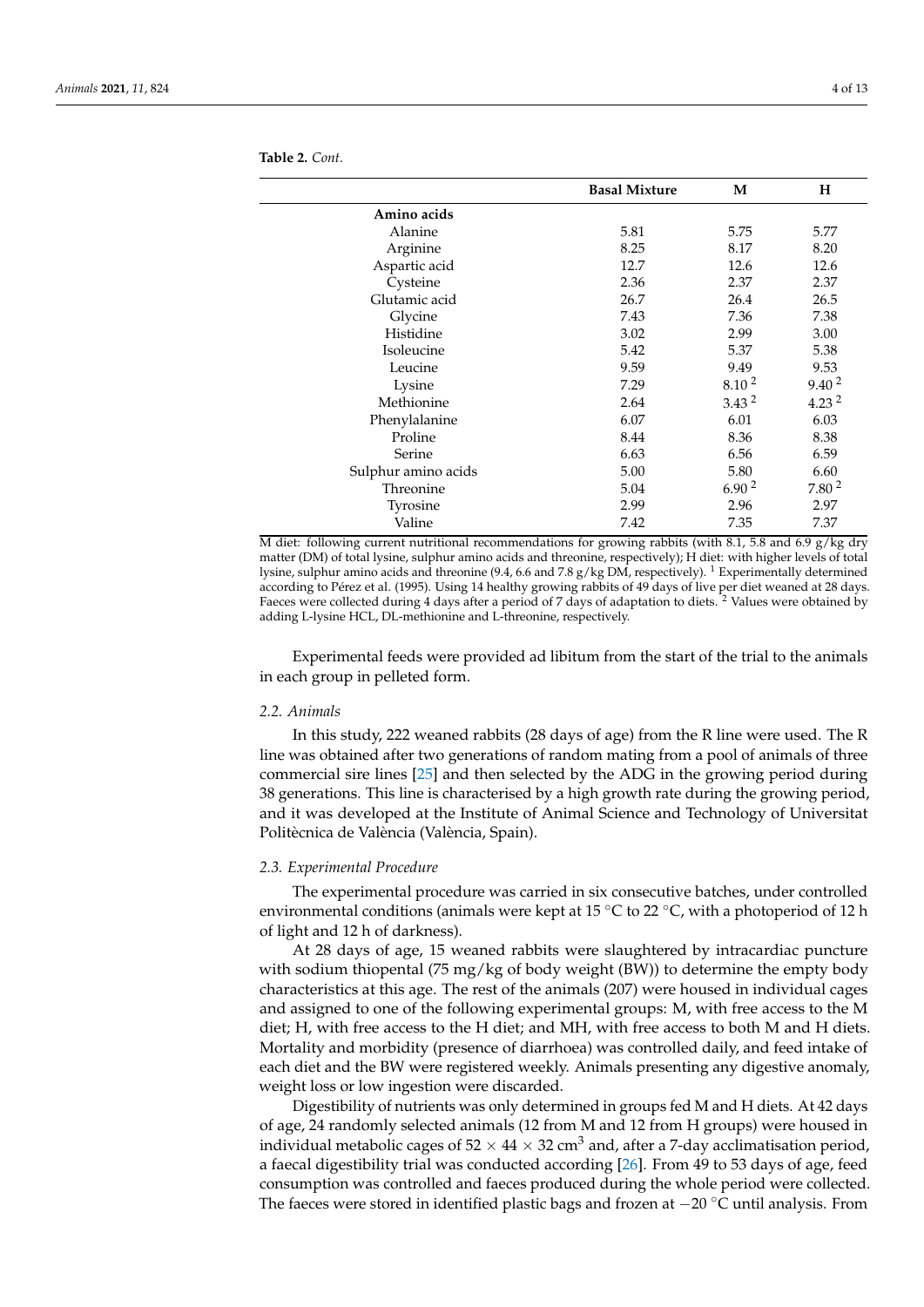53 days of age, 24 randomly selected animals (12 from M and 12 from H groups) received the same diet but marked with ytterbium until slaughter at 63 days of age.

At 63 days of age, 75 randomly selected animals (25 from each experimental group) were weighed and slaughtered by intracardiac injection of sodium thiopental (75 mg/kg of BW). Slaughter was conducted between 19:00 p.m. to 23:00 p.m. to minimise the influence of caecotrophy on the composition of the digestive content.

Samples of ileal content were obtained from the distal part of the small intestine (around 20–30 cm before the ileo-caeco-colic valve) from each animal receiving the marked feeds with ytterbium (only M and H groups), frozen at −20 ◦C, freeze-dried and ground. The whole digestive tract was emptied and reintroduced into the body of the slaughtered animals. Empty bodies, obtained at 28 and 63 days of age (15 and 75 animals, respectively) were weighed and placed into identified plastic bags and frozen at  $-40\degree$ C. Frozen empty bodies were crushed and homogenised in a cutting machine (Tecator, Abusson, France), and a sample per animal was freeze-dried and stored at −40 ◦C until analysis.

#### *2.4. Chemical Analysis*

Feed was analysed for DM, ash, crude protein (CP), ether extract (EE), neutral detergent fibre (aNDFom), acid detergent fibre (ADFom), lignin (sa), starch, gross energy (GE) and amino acid content. Faeces were analysed for DM, CP and GE, while ileal samples were analysed for DM, CP and amino acid content. Finally, empty bodies were analysed for DM, CP, GE and amino acid content. Samples were analysed according to the methods described in [\[27\]](#page-11-7): 934.01 for DM, 942.05 for ash, 976.06 for CP and 920.39 for EE. The aNDFom (assayed with a thermo-stable amylase and expressed exclusive of residual ash), ADFom (expressed exclusive of residual ash) and lignin (determined by solubilisation of cellulose with sulphuric acid) were analysed sequentially [\[28\]](#page-11-8). The GE content was determined by adiabatic bomb calorimetry (Gallenkamp Autobomb, Loughborough, UK).

The amino acid content was determined after acid hydrolysis with 6N HCL at 110 ◦C for 23 h, as previously described in [\[29\]](#page-11-9), using a Waters (Milford, MA, USA) HPLC system consisting of two pumps (Mod. 515, Waters), an autosampler (Mod. 717, Waters), a fluorescence detector (Mod. 474, Waters) and a temperature control module. Aminobutyric acid was added as an internal standard after hydrolysation. The amino acids were derivatised with 6-aminoquinolyl-N-hydroxysuccinimidyl carbamate (AQC) and separated with a C-18 reverse-phase column Waters AcQ Tag (150 mm  $\times$  3.9 mm). Methionine and cystine were determined separately as methionine sulphone and cysteic acid, respectively, after performic acid oxidation followed by acid hydrolysis [\[30\]](#page-11-10). Ytterbium was analysed according to [\[27\]](#page-11-7) by absorption spectrometry (Smith-Hieftje 22; Thermo Jarrell Ash, MA, USA).

#### *2.5. Statistical Analysis*

Data were statistically analysed using SAS software [\[31\]](#page-11-11). Data obtained from rabbits slaughtered at 28 days of age (empty body weight and CP, GE and amino acids contents in the empty body) were fitted to the BW at 28 days of age using linear regression equations to estimate the initial values of rabbits slaughtered at 63 days of age. Differences between the estimated values at 28 days of age and those obtained at the end of the retention trial (63 days of age) were used to estimate nutrient retention during the growing period.

Data on animal performance (BW, ADG, daily feed intake (DFI) and feed conversion ratio (FCR)) were analysed using the MIXED model of SAS, taking into account the lack of homoscedasticity of data. The model included the diet, batch, week and their interactions as fixed effects. Data from the CTTAD and the AID and nutrients retained in the empty body of the animals (energy, protein and amino acids) were analysed using the GLM model of SAS, including the diet as the only fixed effect. With the aim to determine the preference for a certain diet of each individual animal during the whole experimental period, a *t*-test analysis was performed. In this way, the intra-individual preference was defined.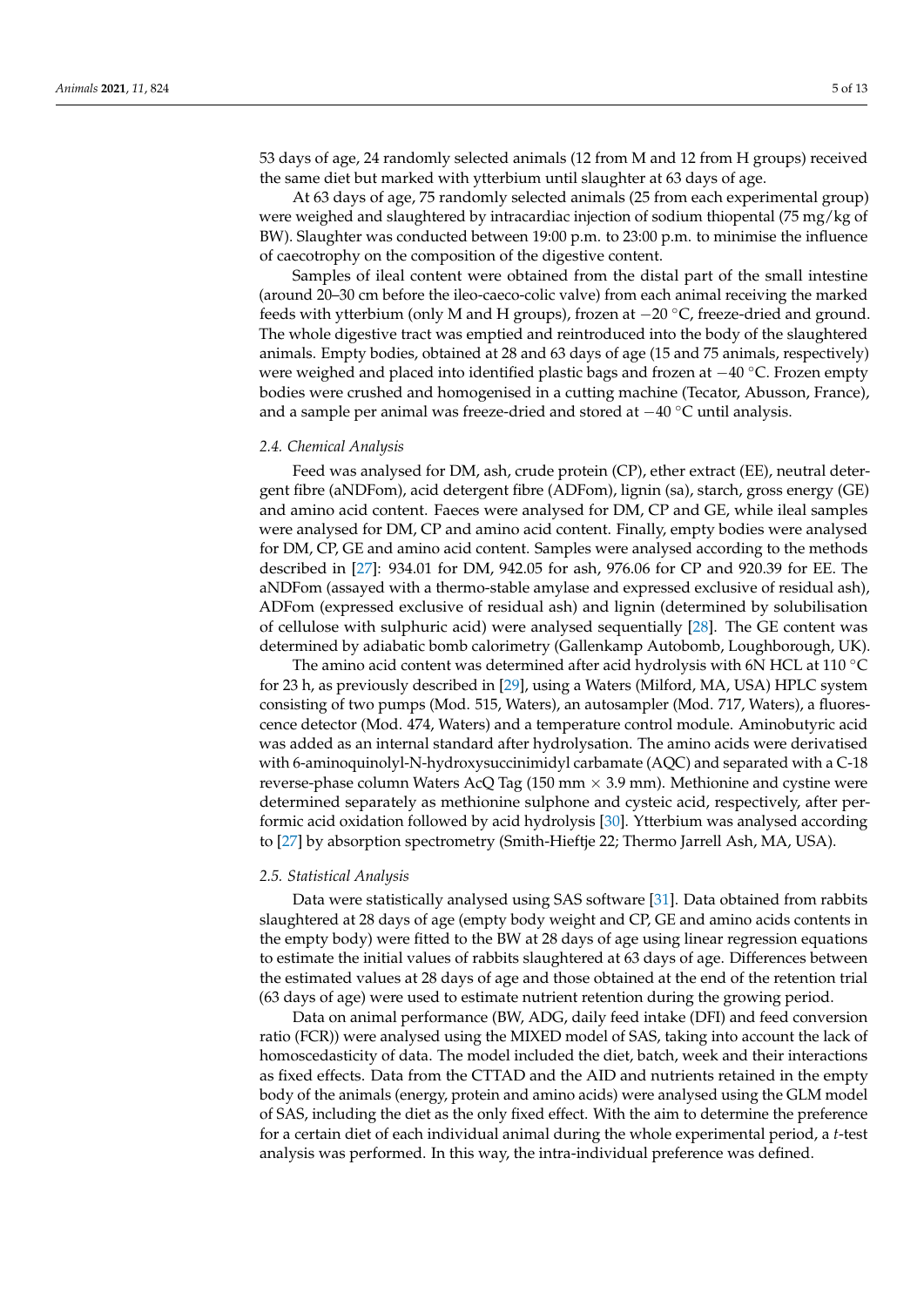The effect of the experimental diets on the CTTAD of the main nutrients and the AID of DM, CP and amino acids is presented in Table [3.](#page-5-0) No significant difference in the CTTAD and AID was observed between M and H diets, with the exception of the AID of cysteine, which was significantly higher in the H compared with the M diet (+39%).

<span id="page-5-0"></span>**Table 3.** Coefficient of total tract apparent digestibility (CTTAD) of the main nutrients ( $n = 24$ ) and apparent ileal digestibility (AID) of dry matter, crude protein and amino acids ( $n = 32$ ) from animals fed the experimental diets (M and H) during the fattening period (average  $\pm$  standard deviation).

|               | M     |             |       | н           |        |  |
|---------------|-------|-------------|-------|-------------|--------|--|
| <b>CTTAD</b>  |       |             |       |             |        |  |
| Dry matter    | 0.547 | $+0.005$    | 0.549 | $\pm 0.005$ | 0.8194 |  |
| Crude protein | 0.751 | $+0.007$    | 0.755 | $\pm 0.008$ | 0.6854 |  |
| Gross energy  | 0.606 | $\pm 0.005$ | 0.609 | $\pm 0.005$ | 0.6831 |  |
| <b>AID</b>    |       |             |       |             |        |  |
| Dry matter    | 0.338 | $+0.035$    | 0.368 | $\pm 0.037$ | 0.6425 |  |
| Crude protein | 0.576 | ±0.027      | 0.602 | $\pm 0.027$ | 0.5199 |  |
| Alanine       | 0.592 | $+0.031$    | 0.605 | $+0.036$    | 0.7760 |  |
| Arginine      | 0.805 | $\pm 0.019$ | 0.810 | ±0.021      | 0.8565 |  |
| Aspartic acid | 0.618 | $+0.031$    | 0.655 | $\pm 0.035$ | 0.4338 |  |
| Cysteine      | 0.416 | $\pm 0.047$ | 0.579 | ±0.050      | 0.0247 |  |
| Glutamic acid | 0.781 | $+0.021$    | 0.800 | $\pm 0.023$ | 0.6488 |  |
| Glycine       | 0.345 | $+0.047$    | 0.365 | $+0.052$    | 0.7643 |  |
| Histidine     | 0.753 | ±0.025      | 0.748 | $\pm 0.028$ | 0.8862 |  |
| Isoleucine    | 0.658 | $+0.032$    | 0.690 | $\pm 0.036$ | 0.5004 |  |
| Leucine       | 0.664 | ±0.032      | 0.697 | ±0.036      | 0.4997 |  |
| Lysine        | 0.708 | $\pm 0.029$ | 0.769 | $\pm 0.032$ | 0.1717 |  |
| Methionine    | 0.741 | $+0.023$    | 0.795 | ±0.025      | 0.1210 |  |
| Phenylalanine | 0.691 | $\pm 0.029$ | 0.717 | $\pm 0.033$ | 0.5646 |  |
| Proline       | 0.678 | ±0.021      | 0.693 | $\pm 0.023$ | 0.6492 |  |
| Serine        | 0.521 | $+0.034$    | 0.540 | $\pm 0.038$ | 0.7148 |  |
| Threonine     | 0.645 | ±0.025      | 0.706 | ±0.028      | 0.1217 |  |
| Tyrosine      | 0.549 | $\pm 0.033$ | 0.573 | $\pm 0.037$ | 0.6389 |  |
| Valine        | 0.622 | $\pm 0.031$ | 0.657 | $\pm 0.034$ | 0.4431 |  |

M diet: following current nutritional recommendations for growing rabbits (with 8.1, 5.8 and 6.9  $g/kg$  dry matter (DM) of total lysine, sulphur amino acids and threonine, respectively); H diet: with higher levels of total lysine, sulphur amino acids and threonine (9.4, 6.6 and 7.8 g/kg DM, respectively).

Regarding the health status of the rabbits during the experimental period, there were no significant differences in mortality and morbidity between the different experimental groups (M, H and MH), mortality being, on average, 23% and morbidity 11%, due to an outbreak of epizootic rabbit enteropathy (data not shown).

Table [4](#page-5-1) shows the growth performance data of healthy animals. In general, there were no significant differences in the BW, DFI, ADG and FCR between the three experimental groups. However, the global FCR of the MH group was higher compared with the H group  $(+5\%; p = 0.0077).$ 

<span id="page-5-1"></span>**Table 4.** Performance traits of animals fed the experimental diets (M, H and MH) during the fattening period (n = 140) (average  $\pm$  standard deviation).

|                 | М               | Н               | MН              | <i>v</i> -Value |
|-----------------|-----------------|-----------------|-----------------|-----------------|
| Body weight (g) |                 |                 |                 |                 |
| Day 28          | $607 + 27.7$    | $581 + 21.4$    | $610 + 28.9$    | 0.5886          |
| Day $35$        | $922 + 27.7$    | $904 + 23.5$    | $917 + 28.9$    | 0.8689          |
| Day 42          | $1323 + 27.7$   | $1318 + 27.2$   | $1326 + 28.9$   | 0.9732          |
| Day 49          | $1758 + 27.7$   | $1737 \pm 30.0$ | $1750 + 28.9$   | 0.8569          |
| Day 56          | $2155 \pm 27.7$ | $2135 \pm 32.3$ | $2130 \pm 28.9$ | 0.7949          |
| Day 63          | $2534 \pm 27.7$ | $2503 \pm 36.5$ | $2486 + 28.9$   | 0.4453          |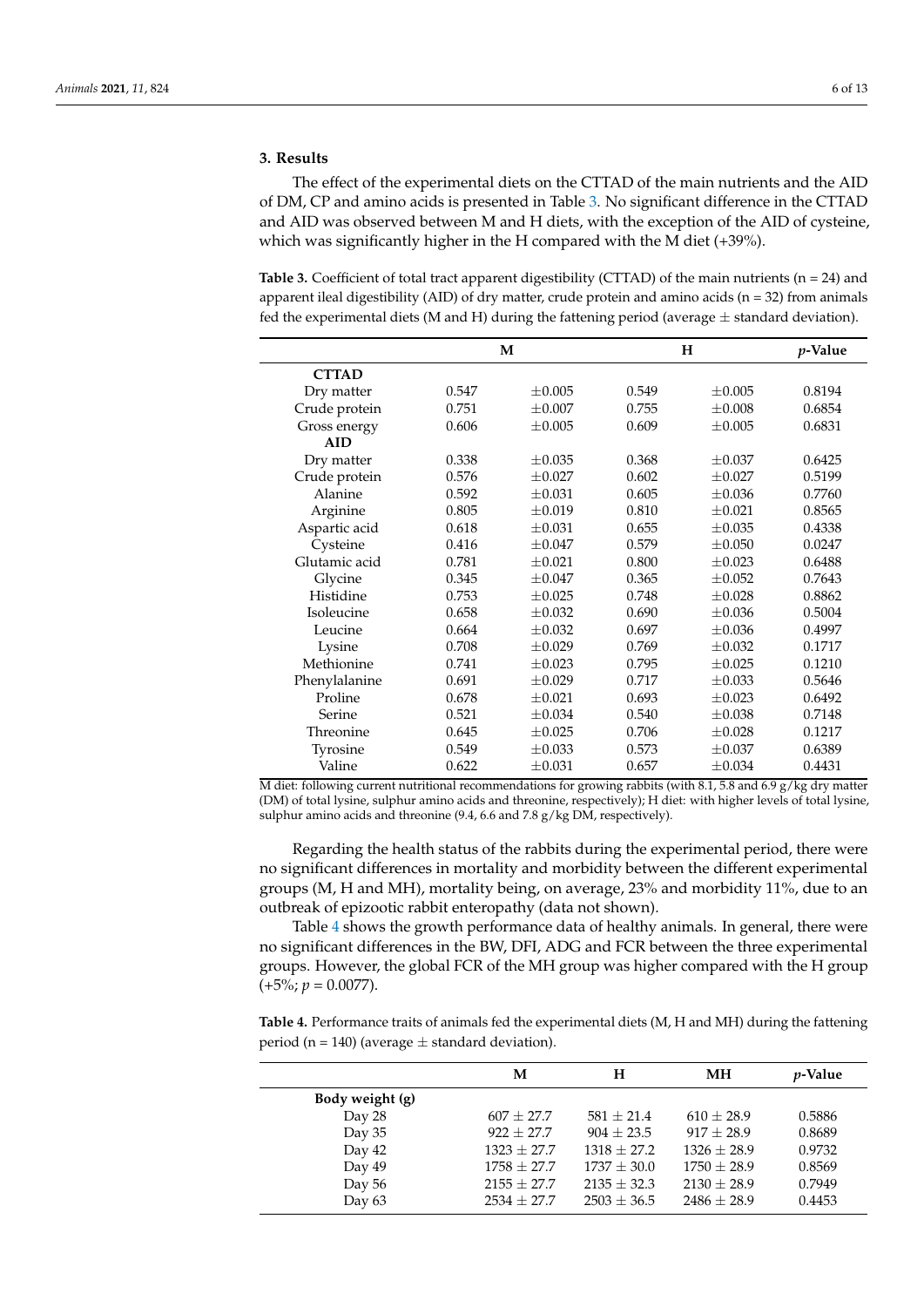**Table 4.** *Cont.*

|                            | M                     | н                            | MН                | <i>p</i> -Value |
|----------------------------|-----------------------|------------------------------|-------------------|-----------------|
| Daily feed intake (g/d)    |                       |                              |                   |                 |
| Week 1                     | $79 \pm 2.30$         | $76 \pm 2.43$                | $78 \pm 3.24$     | 0.6154          |
| Week 2                     | $121 \pm 3.30$        | $124 \pm 2.78$               | $124 \pm 2.66$    | 0.7596          |
| Week 3                     | $165 \pm 2.90$        | $157 \pm 3.27$               | $164 \pm 3.72$    | 0.1036          |
| Week 4                     | $194 \pm 3.50$        | $190 \pm 3.54$               | $194 \pm 3.39$    | 0.6358          |
| Week 5                     | $214 \pm 4.58$        | $205 \pm 5.10$               | $208 \pm 4.37$    | 0.4020          |
| Global                     | $155 \pm 2.45$        | $150 \pm 2.53$               | $153 \pm 2.56$    | 0.4070          |
| Average daily growth (g/d) |                       |                              |                   |                 |
| Week 1                     | $44.18 \pm 1.24$      | $45.63 \pm 0.95$             | $43.36 \pm 1.53$  | 0.3670          |
| Week 2                     | $56.55 \pm 1.55$      | $58.42 \pm 1.41$             | $58.06 \pm 1.21$  | 0.6314          |
| Week 3                     | $62.48 \pm 1.24$      | $60.42 \pm 1.48$             | $60.06 \pm 1.02$  | 0.2691          |
| Week 4                     | $55.84 \pm 1.41$      | $56.34 \pm 1.42$             | $53.84 \pm 1.64$  | 0.4768          |
| Week 5                     | $53.42 \pm 1.34$      | $52.36 \pm 1.54$             | $50.35 \pm 1.82$  | 0.3866          |
| Global                     | $54.49 \pm 0.75$      | $54.63 \pm 0.72$             | $53.14 \pm 0.80$  | 0.2697          |
| Feed conversion ratio      |                       |                              |                   |                 |
| Week 1                     | $1.76 \pm 0.04$       | $1.65 \pm 0.04$              | $1.80 \pm 0.07$   | 0.0504          |
| Week 2                     | $2.14 \pm 0.03$       | $2.12 \pm 0.03$              | $2.13 \pm 0.04$   | 0.8480          |
| Week 3                     | $2.65 \pm 0.05$       | $2.61 \pm 0.04$              | $2.73 \pm 0.05$   | 0.1833          |
| Week 4                     | $3.49 \pm 0.07$       | $3.38 \pm 0.06$              | $3.58 \pm 0.08$   | 0.1149          |
| Week 5                     | $4.00 \pm 0.08$       | $3.94 \pm 0.08$              | $4.08 \pm 0.11$   | 0.5673          |
| Global                     | $2.81 \pm 0.03$<br>ab | $2.73 \pm 0.03$ <sup>a</sup> | $2.87 + 0.04^{b}$ | 0.0242          |

M diet: following current nutritional recommendations for growing rabbits (with 8.1, 5.8 and 6.9  $g/kg$  dry matter (DM) of total lysine, sulphur amino acids and threonine, respectively); H diet: with higher levels of total lysine, sulphur amino acids and threonine (9.4, 6.6 and 7.8 g/kg DM, respectively); MH diet: includes both M and H diets. Means within a row with different letters were significantly different at *p* < 0.05. Week 1 (28–35 days), week 2 (35–42 days), week 3 (42–49 days), week 4 (49–56 days) and week 5 (56–63 days).

Energy, protein and amino acids retained in the empty body during the growing period for each experimental group are presented in Table [5.](#page-6-0) There were no significant differences in retained nutrients between groups, except for threonine, which was higher in the H group compared with the M (+12%;  $p = 0.0345$ ) and MH (+11%;  $p = 0.0236$ ) groups.

<span id="page-6-0"></span>**Table 5.** Energy (MJ/d), protein (g/d) and amino acids (g/d) retained in the empty bodies of animals fed the experimental diets (M, H and MH) ( $n = 75$ ) during the fattening period (average  $\pm$  standard deviation).

|                 |       | M           | H      |             | MН    |             | <i>p</i> -Value |
|-----------------|-------|-------------|--------|-------------|-------|-------------|-----------------|
| Energy $(MJ/d)$ | 0.414 | $\pm 0.016$ | 0.443  | $\pm 0.016$ | 0.403 | $\pm 0.015$ | 0.1581          |
| Protein         | 9.797 | $\pm 0.288$ | 10.489 | $\pm 0.298$ | 9.680 | $\pm 0.285$ | 0.0927          |
| Alanine         | 0.471 | $\pm 0.016$ | 0.497  | $\pm 0.016$ | 0.460 | $\pm 0.016$ | 0.2402          |
| Arginine        | 0.691 | $\pm 0.027$ | 0.739  | $\pm 0.028$ | 0.669 | $\pm 0.027$ | 0.1680          |
| Aspartic acid   | 0.701 | $\pm 0.031$ | 0.742  | $\pm 0.032$ | 0.680 | $\pm 0.030$ | 0.3470          |
| Cysteine        | 0.177 | $\pm 0.010$ | 0.183  | $\pm 0.011$ | 0.183 | $\pm 0.010$ | 0.8704          |
| Glutamic acid   | 1.116 | $\pm 0.046$ | 1.227  | $\pm 0.048$ | 1.110 | $\pm 0.046$ | 0.1252          |
| Glycine         | 0.807 | $\pm 0.028$ | 0.807  | $+0.029$    | 0.758 | $+0.028$    | 0.3192          |
| Histidine       | 0.194 | $\pm 0.011$ | 0.196  | $+0.012$    | 0.175 | $+0.011$    | 0.3117          |
| Isoleucine      | 0.321 | $\pm 0.011$ | 0.349  | $\pm 0.012$ | 0.325 | $+0.011$    | 0.1476          |
| Leucine         | 0.642 | $\pm 0.022$ | 0.698  | $\pm 0.023$ | 0.643 | $\pm 0.022$ | 0.1179          |
| Lysine          | 0.561 | $\pm 0.022$ | 0.619  | $\pm 0.023$ | 0.565 | $\pm 0.022$ | 0.1143          |
| Methionine      | 0.191 | $\pm 0.009$ | 0.195  | $\pm 0.010$ | 0.202 | $\pm 0.009$ | 0.6557          |
| Phenylalanine   | 0.318 | $\pm 0.011$ | 0.336  | $\pm 0.012$ | 0.324 | $\pm 0.011$ | 0.4935          |
| Proline         | 0.463 | $\pm 0.019$ | 0.475  | $\pm 0.019$ | 0.456 | $\pm 0.018$ | 0.7456          |
| Serine          | 0.391 | $\pm 0.018$ | 0.417  | $\pm 0.019$ | 0.382 | $\pm 0.018$ | 0.3495          |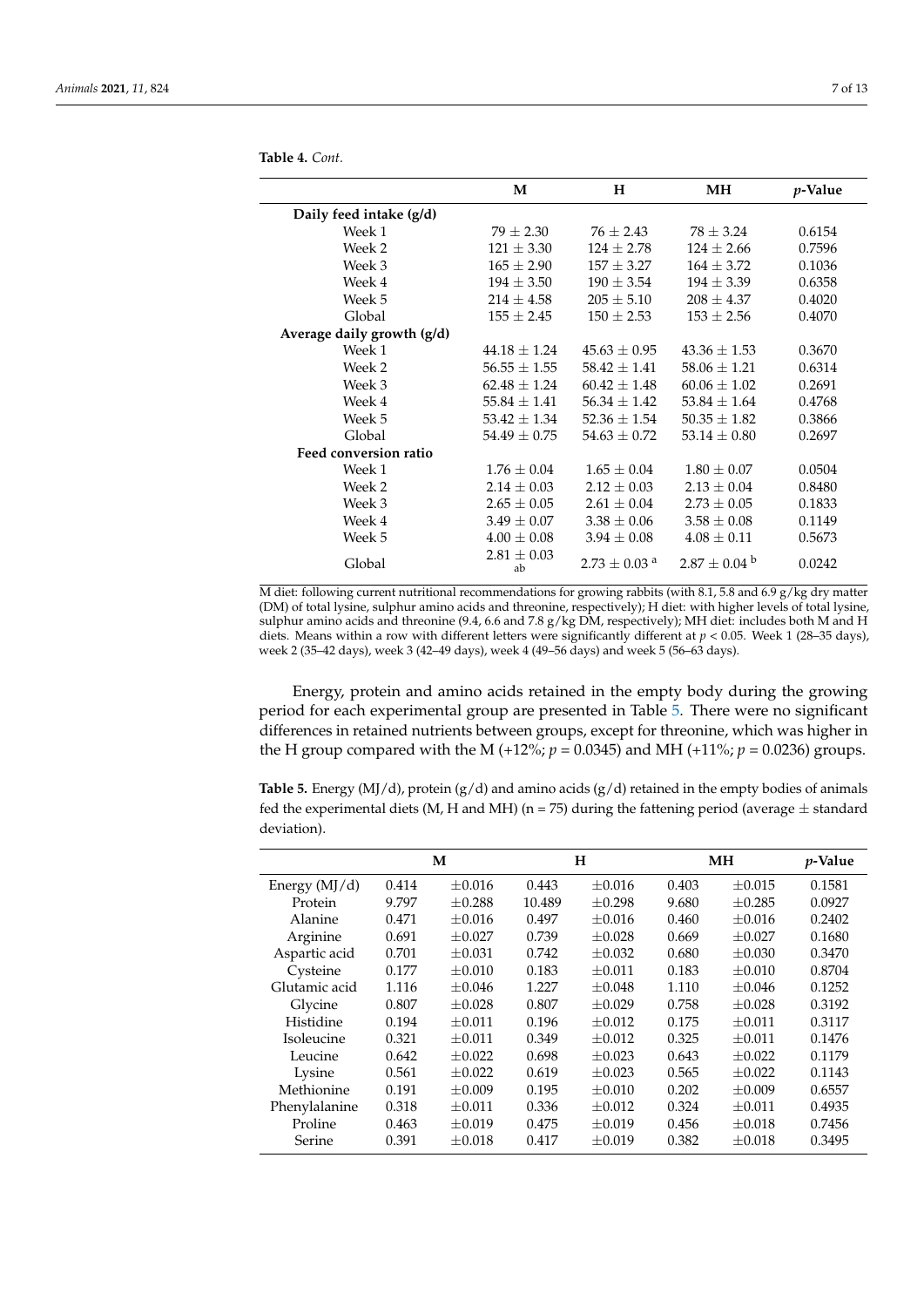**Table 5.** *Cont.*

|                  |       | м                     |       | Н          |       | MН                    | <i>p</i> -Value |
|------------------|-------|-----------------------|-------|------------|-------|-----------------------|-----------------|
| <b>Threonine</b> | 0.344 | $+0.014$ <sup>a</sup> | 0.384 | $+0.014$ b | 0.341 | $+0.014$ <sup>a</sup> | 0.0439          |
| Tyrosine         | 0.264 | $+0.011$              | 0.280 | $+0.011$   | 0.280 | $+0.011$              | 0.4609          |
| Valine           | 0.435 | $+0.015$              | 0.471 | $+0.015$   | 0.442 | $+0.015$              | 0.1747          |

M diet: following current nutritional recommendations for growing rabbits (with 8.1, 5.8 and 6.9  $g/kg$  dry matter (DM) of total lysine, sulphur amino acids and threonine, respectively); H diet: with higher levels of total lysine, sulphur amino acids and threonine (9.4, 6.6 and 7.8 g/kg DM, respectively); MH diet: includes both M and H diets.  $a,b$  Means within a row with different letters were significantly different at  $p < 0.05$ .

Figure [1](#page-7-0) shows the preference in the weekly feed intake of the animals subjected to the choice-feeding trial (MH diet). Globally (from 28 to 63 days of age), animals showed a preference for the M diet, resulting in a higher DFI of the M diet compared with the H diet (+8.61%; *p* = 0.00134). This difference, however, was not significant during the weekly periods, except for the third week  $(+25\%)$ ;  $p = 0.0011$ ). Regarding the intra-individual effect, more than 50% ( $p < 0.03$ ) of the animals showed a clear and repeated preference for the M diet throughout the experimental period.

<span id="page-7-0"></span>

current nutritional recommendations for growing rabbits, including 8.1, 5.8 and 6.9 g/kg dry matter (DM) of total lysine, sulphur amino acids and threonine, respectively) and the H diet (with higher  $\frac{1}{\sqrt{2}}$ levels of total lysine, sulphur amino acids and threonine: 9.4, 6.6 and 7.8  $g/kg$  DM, respectively) during the five-week choice-feeding trial, as well as during the whole growing period (global). <sup>a,b</sup> Means within different letters were significantly different ( $p$  < 0.05). Week 1 (28–35 days), week 2 days), week 2 (35–42 days), week 3 (42–49 days), week 4 (49–56 days) and week 5 (56–63 days). (35–42 days), week 3 (42–49 days), week 4 (49–56 days) and week 5 (56–63 days). **Figure 1.** Daily feed intake (mean and standard error) of growing rabbits fed the M diet (following

# **4. Discussion 4. Discussion**

Our hypothesis was that rabbits with high growth rates would have higher growth needs and that therefore the H diet would show better performance results and higher equal to the H diet would show better performance results and higher preference in the choice-feeding trial. To discuss our initial hypothesis, we will discuss the<br>distance of sales in the choice feeding months concentries dietary effect and the choice-feeding results separately. dietary effect and the choice-feeding results separately. Our hypothesis was that rabbits with high growth rates would have higher growth

#### *4.1. Differences between Diets (M and H) 4.1. Differences between Diets (M and H)*

carried out with this same paternal genetic line and using similar diets [\[13\]](#page-10-9). Additional supplementation of the first three limiting amino acids did not affect the CTTAD of the main nutrients. These results agree with others previously obtained, where lysine, methionine The CTTAD and AID values obtained in this study agree with those of other trials

main nutrients. These results agree with others previously obtained, where lysine, methi-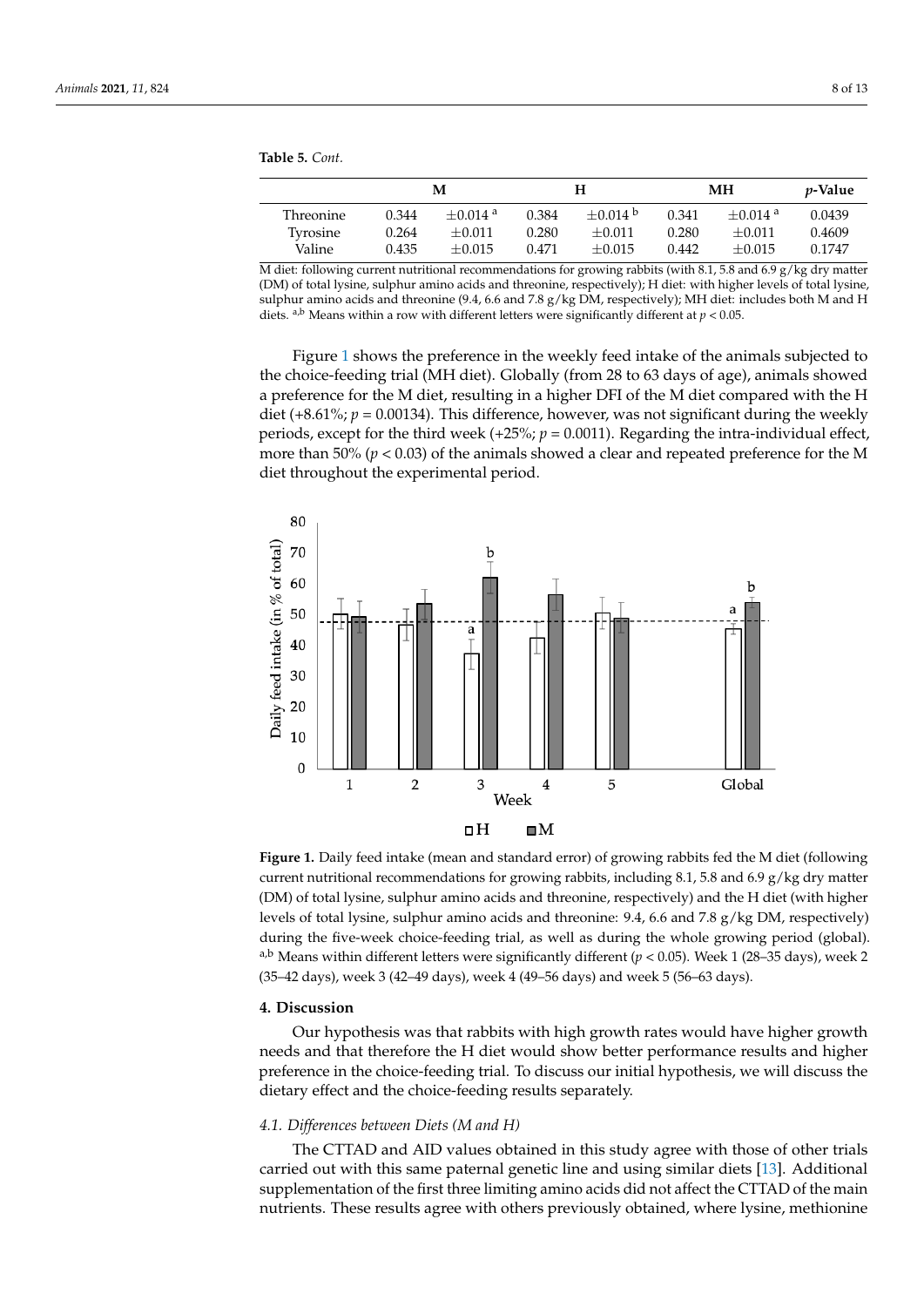or threonine supplementation did not affect the digestibility of DM, CP, and GE [\[32](#page-11-12)[–34\]](#page-11-13). However, recent studies have observed that dietary supplementation with methionine from 2.4 to 4.9 g/kg [\[35\]](#page-11-14) or from 5.6 to 8.3 g/kg [\[36\]](#page-11-15) could increase the CTTAD of DM, CP and GE in growing rabbits. In any case, ref. [\[37\]](#page-11-16) already indicated that supplementing with synthetic amino acids does not necessarily improve the apparent digestibility of nutrients.

Although the values obtained for the AID of lysine, methionine and threonine were slightly higher for the H diet compared with the M diet (+6.1, +5.0 and +6.1 percentage points), only cysteine showed a significantly higher value (+16.3 percentage points;  $p = 0.0247$ ). This result may be a consequence of the higher digestibility of the synthetic amino acids (lysine, methionine and threonine), which were added to the H diet to a greater extent [\[33](#page-11-17)[,38](#page-11-18)[,39\]](#page-11-19). In broilers, ref. [\[40\]](#page-11-20) also observed that by increasing the content of sulphur amino acids from 85% to 100% above requirements (using dietary supplementation with synthetic DL-methionine), the birds showed an increased content of cysteine in plasma, amongst other amino acids. Cysteine intestinal transport involves two carrier-mediated processes [\[41\]](#page-11-21) that are selectively inhibited by other amino acids with small polar side chains (such as threonine) or large non-polar side chains (such as methionine). Therefore, an increase in the ileal digestibility of cysteine does not seem to be related to an increase in its transport. The improvement in cysteine digestion and the higher AID values observed for the rest of the amino acids in the H diet should be related to greater pancreatic activity. Usually, an increase in the intake of a nutrient (such as protein or amino acids) induces an increase in the secretion of the enzymes that hydrolyse it (such as trypsin, chymotrypsin and elastase, amongst others; [\[42\]](#page-11-22)).

On average, the animals showed a high ADG (54  $g/d$ ) and an adequate FCR (2.8). These data agree with reported growth performance data for the same paternal genetic line [\[43–](#page-11-23)[46\]](#page-11-24). As regards the main research question posed in this work, i.e., whether growing rabbits with high growth rates require diets with high levels of essential amino acids, in our study, growing rabbits fed the H diet did not show a significant improvement in their BW, ADG, DFI and FCR compared with those fed the M diet. These results indicates that additional supply of lysine, sulphur amino acids and threonine does not provide an advantage with respect to the current amino acid recommendations for fattening rabbits [\[14,](#page-10-10)[45,](#page-11-25)[46\]](#page-11-24) developed a tool, based on the plasmatic urea nitrogen (PUN) content, to determine possible dietary amino acid unbalances in rabbit feed. Using the same diets as in this work, Marín-García et al. [\[24\]](#page-11-4) observed that PUN levels were similar for both M and H diets. Similar values of PUN levels could be an indicator of a comparable fitting to the animals' requirements and a similar available amount of protein and energy for growth [\[47](#page-11-26)[,48\]](#page-11-27). However, ref. [\[24\]](#page-11-4) observed that PUN levels were minimised and growth performance maximised with a diet containing the same level of lysine as the M diet, the same methionine level as the H diet but lower threonine levels  $(5.7 g/kg DM)$ . Therefore, an inadequate supply of amino acids, both due to a lack or excess, leads to an increase in the catabolism of amino acids and PUN levels. Under these conditions, a higher contribution of all amino acids would not lead per se to an improvement in the productive indices, and it is recommended to seek the adequate contribution of each one of them.

As expected, similar growth performance data also lead to similar energy, protein and amino acid retention in the empty body [\[13,](#page-10-9)[49](#page-12-0)[,50\]](#page-12-1). In any case, there was a trend towards a higher amount of protein  $(+0.7 \text{ g}/\text{d}; p = 0.09)$ , and most of the amino acids were retained in the empty bodies in animals fed the H diet, although statistically significant only in the case of threonine  $(+12\%)$ ;  $p = 0.04$ ). These results could explain why animals fed the H diet also presented the best FCR values, and could point out the need for specific amino acid recommendations for fast-growing rabbits.

#### *4.2. Choice Feeding*

Logically, since there were no differences in production performance data between diets, when animals were allowed to feed on both M and H diets simultaneously (MH diet), we found similar productive traits. In fact, the only difference observed (a reduced FCR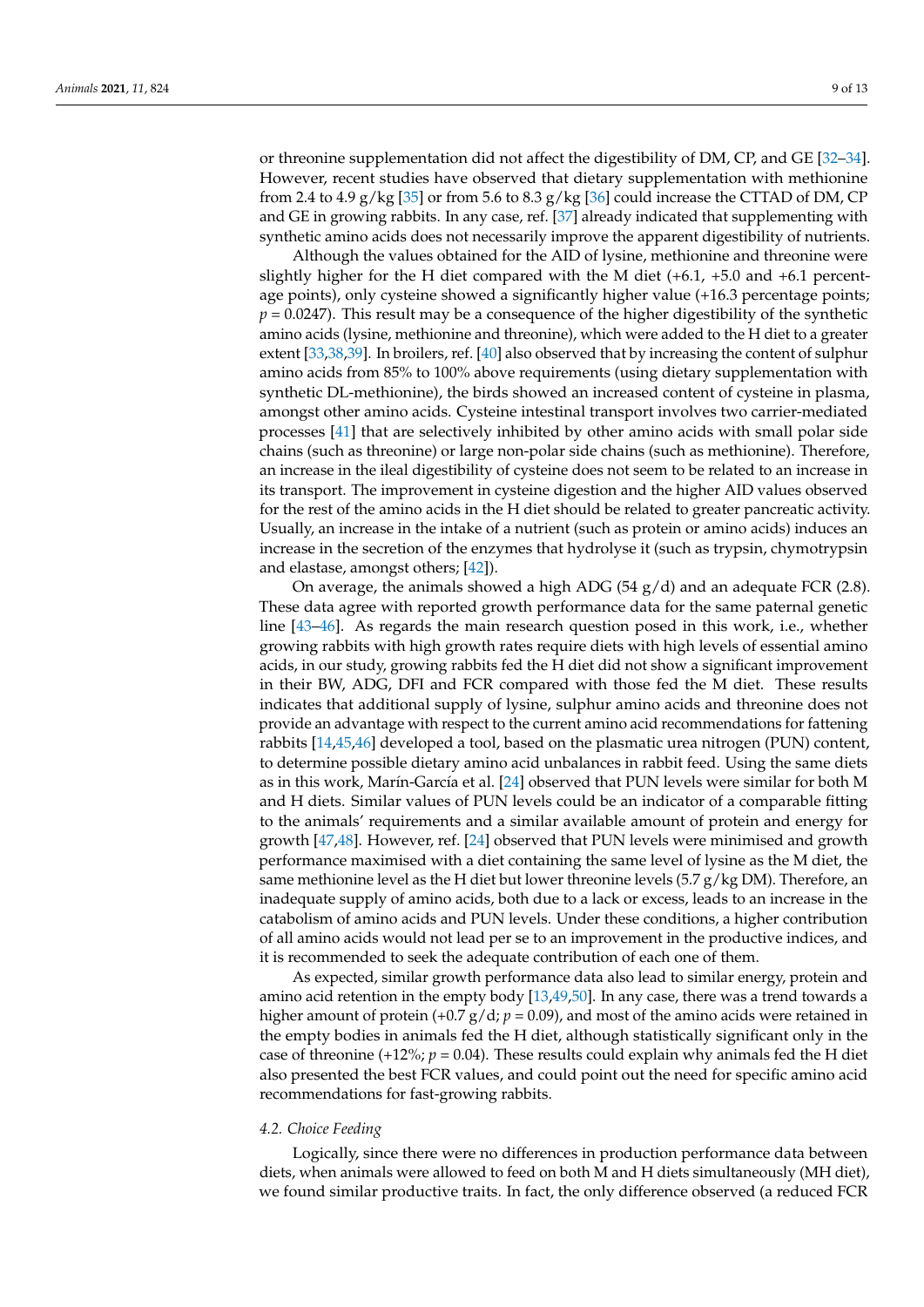with the MH diet compared with the H diet) could be related to the improvement in the FCR obtained with the H diet in the first week after weaning ( $p = 0.05$ ). Marín-García [\[51\]](#page-12-2), already observed that the use of feed that is more adjusted to the requirements of fastgrowing animals improves growth performance, which would explain the improvement in the FCR observed with the H diet.

Results from the choice-feeding trial indicated that when offered both diets simultaneously, the animals made a choice and preferred the M diet (Figure [1\)](#page-7-0) [\[52\]](#page-12-3), in a choice-feeding trial with broilers, using diets either 10% above or below the amino acid recommendations, also showed that the birds preferred the diet with a lower amino acid content. Our results have shown for the first time that growing rabbits can discriminate between diets based on differences in amino acid concentrations [\[21\]](#page-11-1), conducted a choice-feeding trial in which growing rabbits were fed a diet poor in methionine and lysine, and the animals had two options: to drink water enriched or not enriched with these deficient amino acids. Their study concluded that animals had a clear preference for the solution enriched with the deficient amino acids.

Our results indicated that preference for the M diet starts in the second week of the growing period, being highly marked in the third and fourth weeks. In our opinion, preference of the growing rabbits for the M diet over the H diet may be explained by two facts. Firstly, young rabbits may consume a higher amount of the H diet post-weaning because their protein and amino acid requirements are higher at that age; however, as they grow, they increase the consumption of the M diet as their protein requirements decrease [\[53\]](#page-12-4) Secondly, the incidence of epizootic rabbit enteropathy could have played a relevant role. The symptoms of this disease started in the second week after weaning, with the third and fourth weeks being the ones with the highest incidence. Under such circumstances, the animals most affected by the outbreak may have preferred the M diet. If this were the case, our results would indicate the ability of growing rabbits to decide the type of diet based on not only their nutritional but also health needs.

Finally, this study shows that the M diet seems to be more nutritionally balanced than the H diet. The global predilection for the M diet, although existing, is not as marked as the individual preference for it. Weekly data showed that more than 50% of the animals preferred the M diet throughout the experimental period. This is the first time this feeding behaviour has been described. This preference could not be attributable to differences in the growth rate (as described in broilers) [\[54\]](#page-12-5).

### **5. Conclusions**

In the light of the results presented in this study and under the conditions described herein, we can conclude that a joint dietary increase over the current nutritional recommendations of the first three limiting amino acids (lysine, sulphur amino acids and threonine) does not improve growth performance in growing rabbits selected for high growth rates. Therefore, each amino acid must be separately fitted to the adequate proportion in order to obtain further improvements in the growth performance of fast-growing animals. It would be interesting to delve into the choice of diets for their nutritional value (specifically amino acids) for future research. However, although growing rabbits showed a similar intake of both M and H diets in the choice-feeding trial, MH animals were capable of choosing their preferred diet, showing high intra-individual repeatability in the preference for the M diet.

**Author Contributions:** Conceptualisation, P.J.M.-G., E.B. and J.J.P.; methodology, P.J.M.-G., L.R., E.M.-P., M.C.L.-L., E.B. and J.J.P.; software, P.J.M.-G., E.B. and J.J.P.; validation, P.J.M.-G., E.B. and J.J.P.; formal analysis, P.J.M.-G., E.B. and J.J.P.; investigation, P.J.M.-G., E.B. and J.J.P.; resources, P.J.M.-G., E.B. and J.J.P.; data curation, P.J.M.-G., writing—original draft preparation, P.J.M.-G., E.B., J.J.P. and M.C.-L.; writing—review and editing, P.J.M.-G., E.B., J.J.P. and M.C.-L.; visualisa-tion, P.J.M.-G., E.B., J.J.P. and M.C.L.-L.; supervision, P.J.M.-G., E.B., J.J.P. and M.C.L.-L.; project administration, M.C.L.-L., E.B., J.J.P. and P.J.M.-G.; funding acquisition, M.C.L.-L., E.B., J.J.P. and P.J.M.-G. All authors have read and agreed to the published version of the manuscript.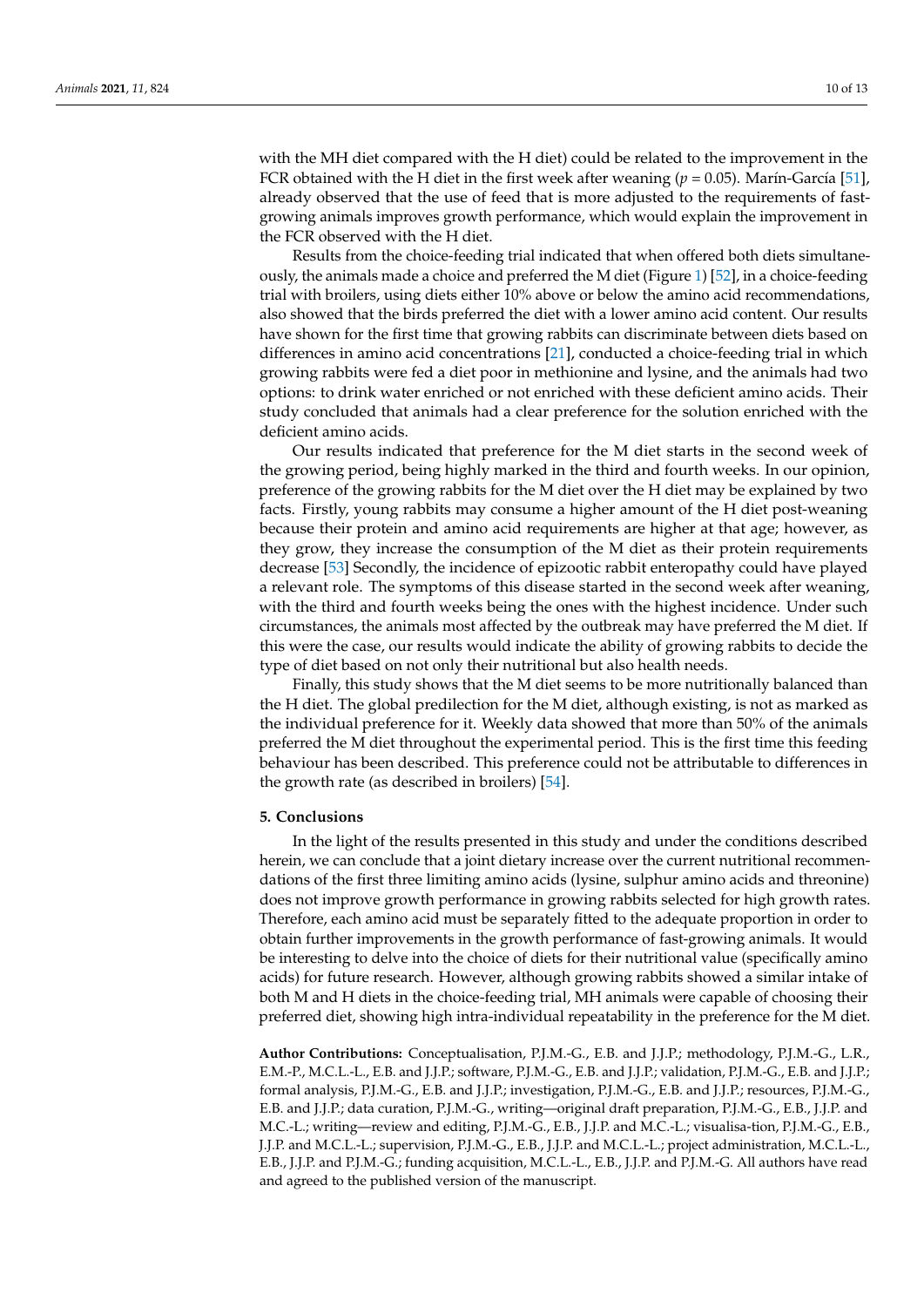**Funding:** This research was funded by the Interministerial Commission for Science and Technology (CICYT; grant no. AGL2017-85162-C2-1-R).

**Institutional Review Board Statement:** The experimental procedure was approved by the Animal Welfare Ethics Committee of the Universitat Politècnica de València (authorisation code: 2018/VSC/PEA/0116) and carried out following the recommendations of the European Group on Rabbit Nutrition (Fernández-Carmona et al., 2005) and Spanish Royal Decree 53/2013 on the protection of animals used for scientific purposes (Boletín Oficial del Estado, 2013).

**Data Availability Statement:** Data is contained within the article.

**Acknowledgments:** This study was supported by the Interministerial Commission for Science and Technology (CICYT) from the Spanish Government (grant no. AGL2017-85162-C2-1-R). The grant for Pablo Marín-García from the Ministry of Education, Culture and Sports (grant no. FPU-2014-01203) is also gratefully acknowledged.

**Conflicts of Interest:** The authors declare no conflict of interest.

## **References**

- <span id="page-10-0"></span>1. Blasco, A. Genética y nutrición del conejo. In *Alimentación del Conejo*; de Blas, C., Ed.; Ediciones Mundi Prensa: Madrid, Spain, 1989; pp. 1–15.
- <span id="page-10-1"></span>2. Baselga, M. Genetic improvement of meat rabbits. Programmes and diffusion. In Proceedings of the 8th World Rabbit Congress, Puebla, Mexico, 7–10 September 2004; pp. 1–13.
- <span id="page-10-2"></span>3. Partridge, G.G.; Garthwaite, P.H.; Findlay, M. Protein and energy retention by growing rabbits offered diets with increasing proportions of fibre. *J. Agric. Sci.* **1989**, *112*, 171–178. [\[CrossRef\]](http://doi.org/10.1017/S0021859600085063)
- <span id="page-10-3"></span>4. Bahnhazi, T.M.; Babinszky, L.; Halas, V.; Tscharke, M. Precision livestock farming: Precision feeding technologies and sustainable livestock production. *J. Agric. Biol. Eng.* **2012**, *5*, 54–61.
- <span id="page-10-4"></span>5. Chamorro, S.; Gómez-Conde, M.S.; Pérez de Rozas, A.M.; Badiola, I.; Carabaño, R.; de Blas, J.C. Effect on digestion and performance of dietary protein content and of increased substitution of lucerne hay with soya-bean protein concentrate in starter diets for young rabbits. *Animal* **2007**, *1*, 651–659. [\[CrossRef\]](http://doi.org/10.1017/S1751731107708273)
- 6. Xiccato, G.; Trocino, A.; Majolini, D.; Fragkiadakis, M.; Tazzoli, M. Effect of decreasing dietary protein level and replacing starch with soluble fibre on digestive physiology and performance of growing rabbits. *Animal* **2011**, *5*, 1179–1187. [\[CrossRef\]](http://doi.org/10.1017/S1751731111000243) [\[PubMed\]](http://www.ncbi.nlm.nih.gov/pubmed/22440170)
- 7. Gidenne, T.; Kerdiles, V.; Jehl, N.; Arveux, P.; Eckenfelder, B.; Briens, C.; Stephan, S.; Fortune, H.; Montessuy, S.; Muraz, G. Protein replacement by digestible fibre in the diet of growing rabbits. 2: Impact on performances, digestive health and nitrogen output. *Anim. Feed Sci. Technol.* **2013**, *183*, 142–150. [\[CrossRef\]](http://doi.org/10.1016/j.anifeedsci.2013.03.013)
- <span id="page-10-5"></span>8. Martínez-Vallespín, B.; Martínez-Paredes, E.; Ródenas, L.; Moya, V.J.; Cervera, C.; Pascual, J.J.; Blas, E. Partial replacement of starch with acid detergent fibre and/or neutral detergent soluble fibre at two protein levels: Effects on ileal apparent digestibility and caecal environment of growing rabbits. *Livest. Sci.* **2013**, *154*, 123–130. [\[CrossRef\]](http://doi.org/10.1016/j.livsci.2013.02.012)
- <span id="page-10-6"></span>9. Xiccato, G.; Trocino, A.; Carraro, L.; Fragkiadakis, M. Digestible fibre to ADF ratio and protein concentration in diets for early-weaned rabbits. In Proceedings of the 8th World Rabbit Congress, Puebla, Mexico, 7-10 September 2004; p. 6.
- 10. García-Palomares, J.; Carabaño, R.; García-Rebollar, P.; De Blas, J.C.; Corujo, A.; García-Ruiz, A.I. Effects of a dietary protein reduction and enzyme supplementation on growth performance in the fattening period. *World Rabbit Sci.* **2006**, *14*, 231–236. [\[CrossRef\]](http://doi.org/10.4995/wrs.2006.564)
- <span id="page-10-7"></span>11. Trocino, A.; García, J.; Carabaño, R.; Xiccato, G. A meta-analysis on the role of soluble fibre in diets for growing rabbits. *World Rabbit Sci.* **2013**, *21*, 1–15. [\[CrossRef\]](http://doi.org/10.4995/wrs.2013.1285)
- <span id="page-10-8"></span>12. Carabaño, R.; Villamide, M.J.; García, J.; Nicodemus, N.; Llorente, A.; Chamorro, S.; Menoyo, D.; García-Rebollar, P.; García-Ruiz, A.I.; De Blas, J.C. New concepts and objectives for protein-amino acid nutrition in rabbits. A review. *World Rabbit Sci.* **2009**, *17*, 1–14.
- <span id="page-10-9"></span>13. Marín-García, P.J.; Ródenas, L.; Martínez-Paredes, E.M.; Cambra-López, M.; Blas, E.; Pascual, J.J. A moderate protein diet does not cover the requirements of growing rabbits with high growth rate. *J. Anim. Feed. Sci. Technol.* **2020**, *264*. [\[CrossRef\]](http://doi.org/10.1016/j.anifeedsci.2020.114495)
- <span id="page-10-10"></span>14. de Blas, J.C.; Gonzalez-Mateos, G. Feed Formulation. In *Nutrition of the Rabbit*, 2nd ed.; de Blas, C., Wiseman, J., Eds.; CABI International: Wallingford, UK, 2010; pp. 222–232.
- 15. Bonato, M.A.; Sakomura, N.K.; Silva, E.P.; Araújo, J.A.; Sünder, A.; Liebert, F. Amino acid requirements for pullets based on potential protein deposition and the efficiency of amino acid utilization. In *Nutritional Modelling for Pig and Poultry*; Sakomura, N.K., Gous, R.M., Kyriazakis, I., Hauschild, L., Eds.; CAB International: Wallingford, UK, 2015; Volume 1, pp. 269–282.
- <span id="page-10-11"></span>16. Van Milgen, J.; Dourmad, J.Y. Concept and application of ideal protein for pigs. *J. Anim. Sci. Biot.* **2015**, *6*, 15. [\[CrossRef\]](http://doi.org/10.1186/s40104-015-0016-1)
- <span id="page-10-12"></span>17. Carabaño, R.; de Blas, J.C.; García, A.I. Recent advances in nitrogen nutrition in rabbits. *World Rabbit Sci.* **2000**, *8*, 14–28.
- <span id="page-10-13"></span>18. Villamide, M.J.; Nicodemus, N.; Fraga, M.J.; Carabaño, R. Protein digestión. In *Nutrition of the Rabbit*, 2nd ed.; de Blas, C., Wiseman, J., Eds.; CABI International: Wallingford, UK, 2010; pp. 39–55.
- <span id="page-10-14"></span>19. Kyriazakis, I.; Emmans, G.C.; Whittemore, C.T. Diet selection in pigs: Choices made by growing pigs given feeds of different protein contents. *Anim. Prod.* **1990**, *51*, 189–200. [\[CrossRef\]](http://doi.org/10.1017/S0003356100005298)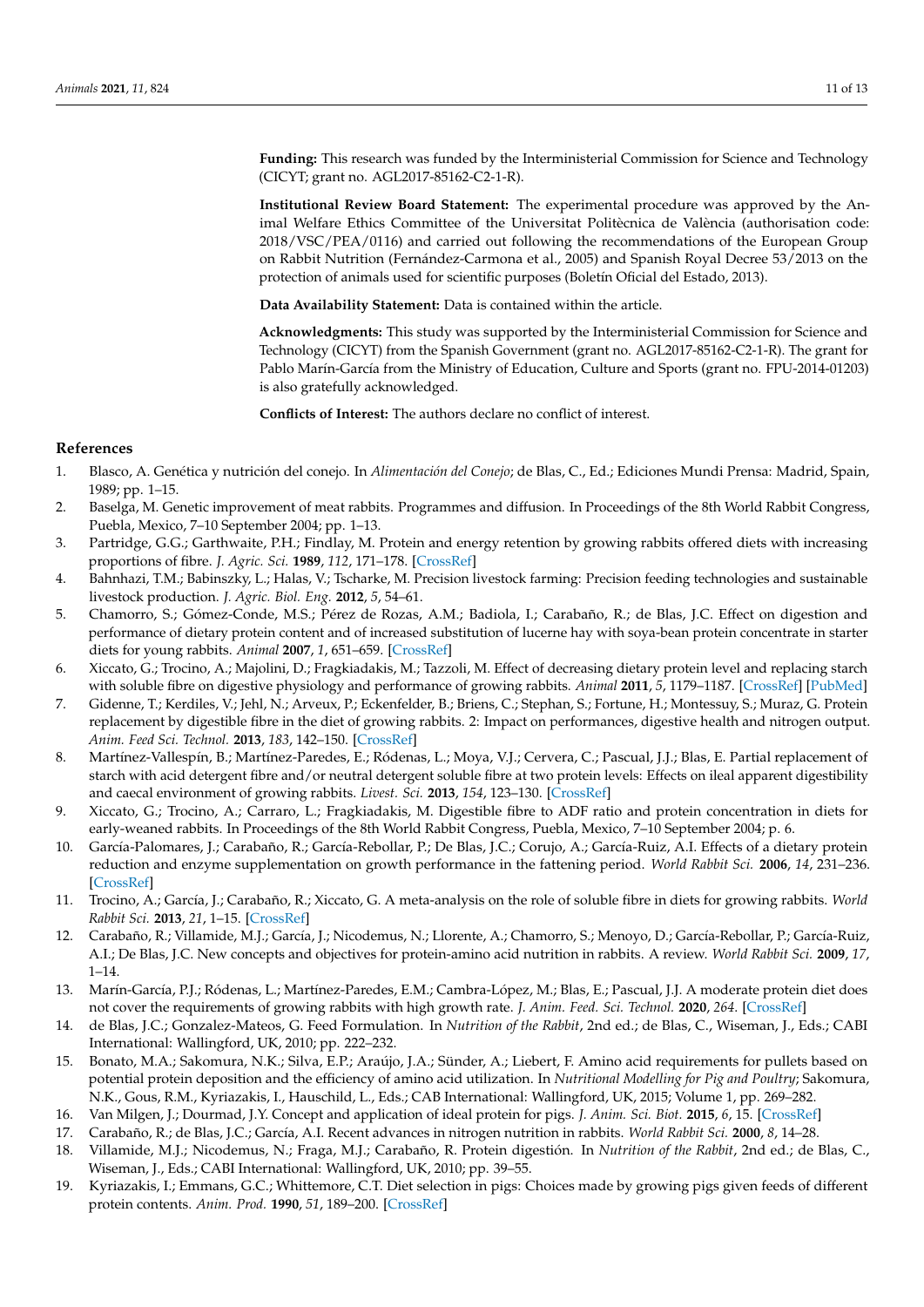- <span id="page-11-0"></span>20. Cheeke, P.R.; Kinzell, J.H.; Pedersen, M.W. Influence of sapoins on alfalfa utilization by rats, rabbits and swine. *J. Anim. Sci.* **1977**, *46*, 476–481. [\[CrossRef\]](http://doi.org/10.2527/jas1977.453476x)
- <span id="page-11-1"></span>21. Lebas, F.; Greppi, G. Ingestion d'eau et d'aliment chez le jeune lapin disposant d'un aliment carencé en méthionine ou en lysine et pour boisson, en libre choix, d'une solution de cet acide aminé ou d'eau pure. *Reprod. Nutr. Dev.* **1980**, *20*, 1661–1665. [\[CrossRef\]](http://doi.org/10.1051/rnd:19800910)
- <span id="page-11-2"></span>22. Fernández-Carmona, J.; Blas, E.; Pascual, J.J.; Maertens, L.; Gidenne, T.; Xicatto, G.; García, J. Recommendations and guidelines for applied nutrition experiments in rabbits. *World Rabbit Sci.* **2005**, *13*, 209–228. [\[CrossRef\]](http://doi.org/10.4995/wrs.2005.516)
- <span id="page-11-3"></span>23. Boletín Oficial del Estado. Real Decreto 53/2013, por el que se establecen las normas básicas aplicables para la protección de los animales utilizados en experimentación y otros fines científicos, incluyendo la docencia. *BOE* **2013**, *34*, 11370–11421.
- <span id="page-11-4"></span>24. Marín-García, P.J.; Ródenas, L.; Martínez-Paredes, E.; Blas, E.; Pascual, J.J. Plasmatic urea nitrogen in growing rabbits with different combinations of dietary levels of lysine, sulphur amino acids and threonine. *Animals* **2020**, *10*, 946. [\[CrossRef\]](http://doi.org/10.3390/ani10060946)
- <span id="page-11-5"></span>25. Estany, J.; Camacho, J.; Baselga, M.; Blasco, A. Selection response of growth rate in rabbits for meat production. *Genet. Sel. Evol.* **1992**, *24*, 527–537. [\[CrossRef\]](http://doi.org/10.1186/1297-9686-24-6-527)
- <span id="page-11-6"></span>26. Perez, J.M.; Lebas, F.; Gidenne, T.; Maertens, L.; Xiccato, G.; Parigi-Bini, R.; Dalla Zotte, A.; Cossu, M.E.; Carazzolo, A.; Villamide, M.J.; et al. European reference method for in vivo determination of diet digestibility in rabbits. *World Rabbit Sci.* **1995**, *3*, 41–43.
- <span id="page-11-7"></span>27. AOAC. *Official Methods of Analysis*, 21st ed.; Association of Official Analytical Chemist: Rockville, MD, USA, 2019.
- <span id="page-11-8"></span>28. Van Soest, P.J.; Robertson, J.B.; Lewis, B.A. Methods for dietary fiber, neutral detergent fiber and non-starch polysaccharides in relation to animal nutrition. *J. Dairy Sci.* **1991**, *74*, 3583–3597. [\[CrossRef\]](http://doi.org/10.3168/jds.S0022-0302(91)78551-2)
- <span id="page-11-9"></span>29. Bosch, L.; Alegría, A.; Farré, R. Application of the 6-aminoquinolyl-N- hydroxysccinimidyl carbamate (AQC) reagent to the RP-HPLC determination of amino acids in infant foods. *J. Chromatogr.* **2006**, *831*, 176–183. [\[CrossRef\]](http://doi.org/10.1016/j.jchromb.2005.12.002)
- <span id="page-11-10"></span>30. Alagón, G.; Arce, O.N.; Martínez-Paredes, E.M.; Ródenas, L.; Moya, V.J.; Blas, E.; Cervera, C.; Pascual, J.J. Nutritive value of distillers dried grains with solubles from barley, corn and wheat for growing rabbits. *Anim. Feed Sci. Technol.* **2016**, *222*, 217–226. [\[CrossRef\]](http://doi.org/10.1016/j.anifeedsci.2016.10.024)
- <span id="page-11-11"></span>31. SAS Institute. *SAS/STAT® 9.2 User's Guide*; Sas Institute Inc.: Cary, NC, USA, 2009.
- <span id="page-11-12"></span>32. Colin, M.; Allain, D. Etude du besoin en lysine du lapin en croissance en relation avec la concentration énergétique de l'aliment. *Ann. Zootech.* **1978**, *27*, 17–31. [\[CrossRef\]](http://doi.org/10.1051/animres:19780103)
- <span id="page-11-17"></span>33. de Blas, C.; Taboada, E.; Nicodemus, N.; Campos, R.; Piquer, J.; Méndez, J. Performance response of lactating and growing rabbits to dietary threonine content. *Anim. Feed. Sci. Technol.* **1998**, *70*, 151–160. [\[CrossRef\]](http://doi.org/10.1016/S0377-8401(97)00063-1)
- <span id="page-11-13"></span>34. Ojebiyi, O.O.; Oladunjoye, I.O.; Eso, I.R. The grain replacement value of sun dried cassava (Manihot esculenta crantz) leaf + peel meal with or without DL-methionine supplementation on performance of rabbit bucks in the derived Savannah zone of N igeria. *Agric. Trop. Subtrop.* **2010**, *43*, 291–299.
- <span id="page-11-14"></span>35. Yesmin, S.; Uddin, M.; Chacrabati, R.; Al-Mamun, M. Effect of methionine supplementation on the growth performance of rabbit. *Bangladesh J. Anim. Sci.* **2013**, *42*, 40–43. [\[CrossRef\]](http://doi.org/10.3329/bjas.v42i1.15777)
- <span id="page-11-15"></span>36. Oloruntola, O.D.; Ayodele, S.O.; Jimoh, O.A.; Agbede, J.O. Dietary cassava peel meal, methionine, and multi-enzyme supplementation in rabbits' nutrition: Effect on growth, digestibility, and carcass traits. *J. Basic Appl. Zool.* **2019**, *80*, 46. [\[CrossRef\]](http://doi.org/10.1186/s41936-019-0117-z)
- <span id="page-11-16"></span>37. Colin, M. Contribution à L'étude des Besoins en Acides Aminés Essentiels du Lapin en Croissance. Ph.D. Thesis, Montpellier University, Montpellier, France, 1978.
- <span id="page-11-18"></span>38. Taboada, E.; Méndez, J.; de Blas, C. The response of highly productive rabbits to dietary sulphur amino acid content for reproduction and growth. *Reprod. Nutr. Dev.* **1996**, *36*, 191–203. [\[CrossRef\]](http://doi.org/10.1051/rnd:19960204)
- <span id="page-11-19"></span>39. Delgado, R.; Nicodemus, N.; Abad-Guamán, R.; Menoyo, D.; García, R.; Carabaño, R. Effect of arginine and glutamine supplementation on performance, health and nitrogen and energy balance in growing rabbits. *Anim. Feed Sci. Technol.* **2019**, *247*, 63–73. [\[CrossRef\]](http://doi.org/10.1016/j.anifeedsci.2018.11.001)
- <span id="page-11-20"></span>40. Elahi, U.; Wang, J.; Ma, Y.; Wu, S.; Qi, G.; Zhang, H. The response of broiler chickens to dietary soybean meal reduction with glycine and cysteine inclusion at marginal sulfur amino acids (SAA) deficiency. *Animals* **2020**, *10*, 1686. [\[CrossRef\]](http://doi.org/10.3390/ani10091686)
- <span id="page-11-21"></span>41. Lash, L.H.; Jones, D.P. Characteristics of cysteine uptake in intestinal basolateral membrane vesicles. *Am. J. Physiol. Gastr. Liver* **1984**, *247*, 394–401. [\[CrossRef\]](http://doi.org/10.1152/ajpgi.1984.247.4.G394) [\[PubMed\]](http://www.ncbi.nlm.nih.gov/pubmed/6496678)
- <span id="page-11-22"></span>42. Brannon, P.M. Adaptation of the exocrine pancreas to diet. *Annu. Rev. Nutr.* **1990**, *10*, 85–105. [\[CrossRef\]](http://doi.org/10.1146/annurev.nu.10.070190.000505) [\[PubMed\]](http://www.ncbi.nlm.nih.gov/pubmed/2200477)
- <span id="page-11-23"></span>43. García-Quirós, A.; Arnau-Bonachera, A.; Penadés, M.; Cervera, C.; Martínez-Paredes, E.M.; Ródenas, L.; Selva, L.; Vianam, D.; Corpa, J.M.; Pascual, J.J. A robust rabbit line increases leucocyte counts at weaning and reduces mortality by digestive disorder during fattening. *Vet. Immunol. Immunopathol.* **2014**, *161*, 123–131. [\[CrossRef\]](http://doi.org/10.1016/j.vetimm.2014.07.005)
- 44. Mínguez, C.; Sánchez, J.P.; El Nagar, A.G.; Ragab, M.; Baselga, M. Growth traits of four maternal lines of rabbits founded on different criteria: Comparisons at foundation and at last periods after selection. *J. Anim. Breed. Genet.* **2016**, *133*, 303–315. [\[CrossRef\]](http://doi.org/10.1111/jbg.12197)
- <span id="page-11-25"></span>45. Marín-García, P.J.; Ródenas, L.; Martínez-Paredes, E.; Blas, E.; Pascual, J.J. Plasma urea nitrogen as an indicator of amino acid imbalance in rabbit diets. *World Rabbit Sci.* **2020**, *28*, 63–72. [\[CrossRef\]](http://doi.org/10.4995/wrs.2020.12781)
- <span id="page-11-24"></span>46. Marín-García, P.J.; López, M.C.; Ródenas, L.; Martínez-Paredes, E.; Blas, E.; Pascual, J.J. Dietary protein optimization using a rabbit model: Towards a more sustainable production in nitrogen contamination. In Proceedings of the 70th Annual Meeting of EAAP, Ghent, Belgium, 26–30 August 2019; Volume 1, p. 493.
- <span id="page-11-26"></span>47. Bohinski, R.C. *Modern Concepts in Biochemistry, Allyn and Bacon*; EEUU: Boston, MA, USA, 1979.
- <span id="page-11-27"></span>48. Ottaway, J.H.; Apps, D.K. Concise Medical Textbooks. In *Biochemistry*, 4th ed.; Longman: London, UK, 1984.